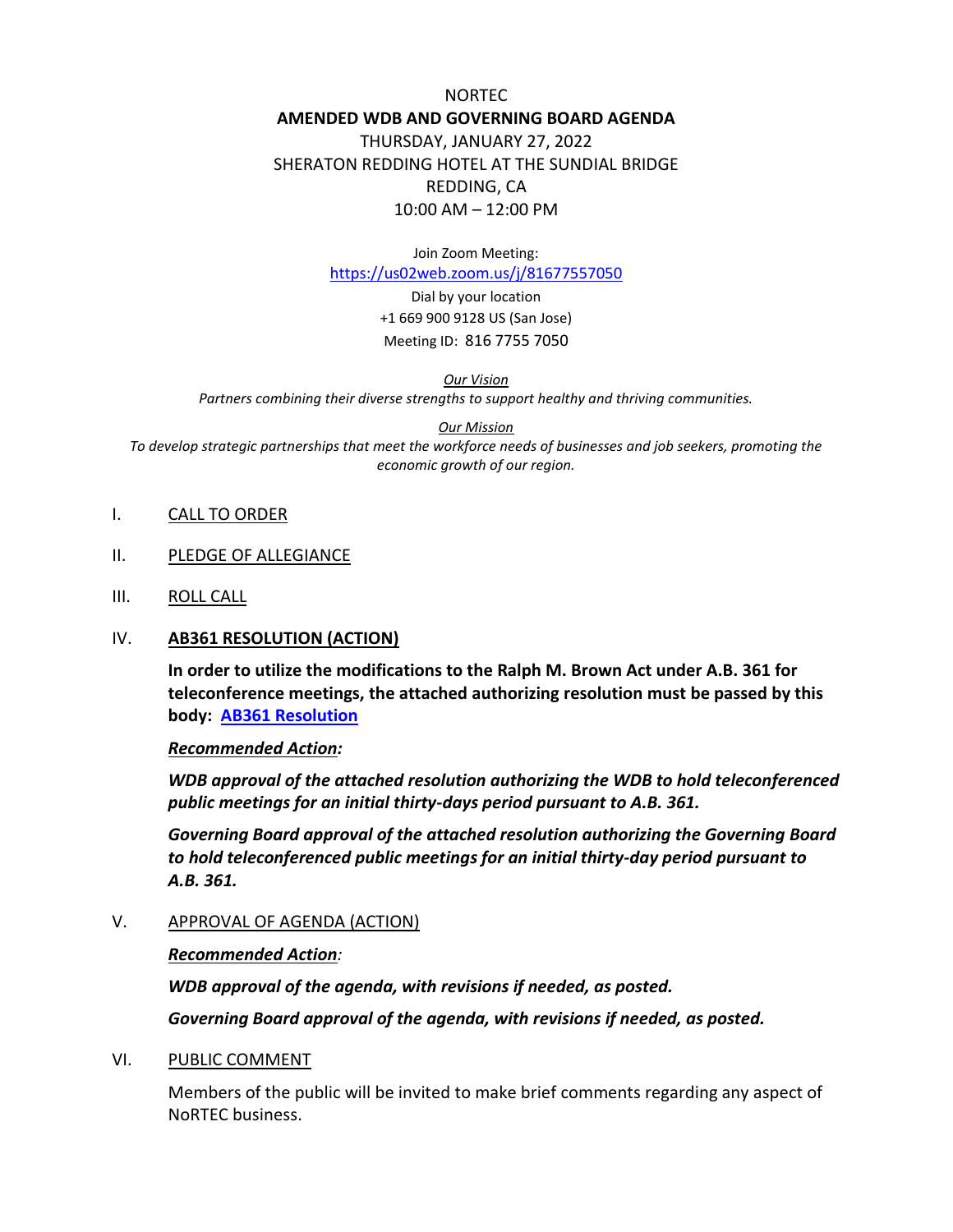## VII. WORKFORCE DEVELOPMENT BOARD APPOINTMENTS (ACTION)

NoRTEC currently has four openings on the Workforce Development Board. Two are At-Large Private Industry seats, the third is a Private Industry seat for Del Norte County, and the remaining seat is an At-Large seat representing Organized Labor.

While COVID has made it extremely difficult for staff to recruit appropriate nominees for the open seats, nominations have been secured for three of the seats (Private Industry At-Large, Private Industry Del Norte County, and Organized Labor).

- 1. Stacey Sanchez has been nominated by the Redding Chamber of Commerce to fill an At-Large Private Industry seat on the NoRTEC WDB. Ms. Sanchez resides in Shasta County and is affiliated with CDC Small Business Finance in California, Arizona, and Nevada. Ms. Sanchez previously served as a board member on Santa Ana's Workforce Investment Board under the WIA program, serving for 13 years (ten years as Vice Chair and three years as Chair).
	- [Application](https://www.ncen.org/images/documents/WDB_Applications/2022/WDB-Application-Sanchez-2022.pdf)
	- [Nomination](https://www.ncen.org/images/documents/WDB_Applications/2022/WDB-Nomination-Sanchez-2022.pdf)

# *Recommended Action:*

## *Governing Board appointment of Stacey Sanchez to fill an At-Large Private Industry seat on the NoRTEC Workforce Development Board.*

- 2. Randy Scott has been nominated by the Del Norte Chamber of Commerce to fill the Private Industry seat on the NoRTEC WDB for Del Norte County. Mr. Scott is the Vice President/General Manager of Hambro Forest Products in Crescent City.
	- **[Application](https://www.ncen.org/images/documents/WDB_Applications/2022/WDB-Application-Scott-2022.pdf)**
	- [Nomination](https://www.ncen.org/images/documents/WDB_Applications/2022/WDB-Nomination-Scott-2022.pdf)

## *Recommended Action:*

# *Governing Board appointment of Randy Scott to fill the Private Industry seat for Del Norte County on the NoRTEC Workforce Development Board.*

- 3. John Whitmer has been nominated by the Five Counties Central Labor Council to fill an At-Large Organized Labor seat on the NoRTEC WDB. Mr. Whitmer is a Trustee and also serves as Chair on the scholarship committee.
	- [Application](https://www.ncen.org/images/documents/WDB_Applications/2022/WDB-Application-Whitmer-2022.pdf)
	- [Nomination](https://www.ncen.org/images/documents/WDB_Applications/2022/WDB-Nomination-Whitmer-2022.pdf)

## *Recommended Action:*

# *Governing Board appointment of John Whitmer to fill an At-Large Organized Labor seat on the NoRTEC Workforce Development Board.*

## VIII. CONSENT AGENDA (ACTION)

In order to assure an in-depth review of the Program and Finance Reports occurs on a regular basis, these reports are reviewed on an alternating schedule. The Finance Reports are normally reviewed during the October and April meetings, and Program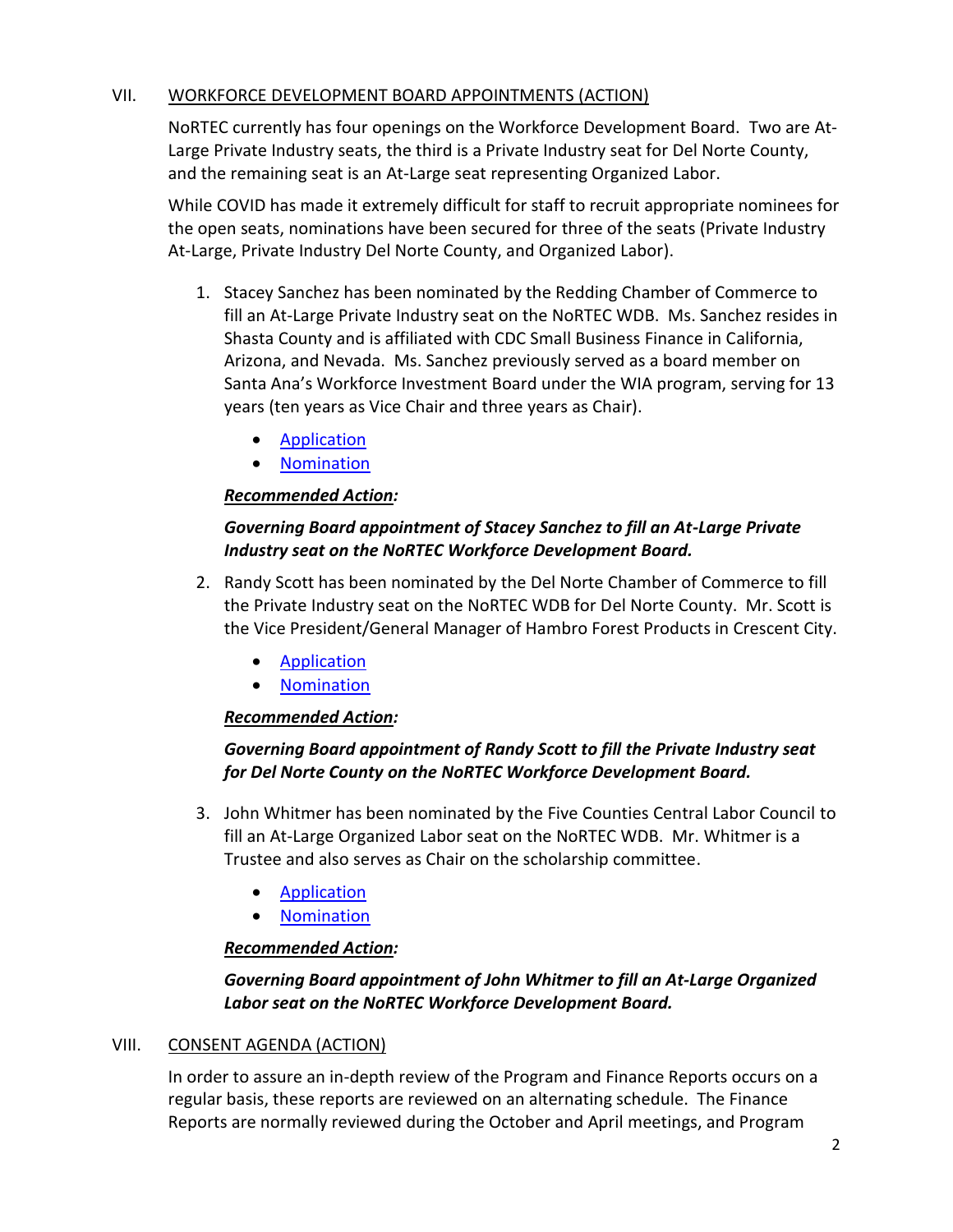Reports are reviewed during the January and August meetings. Minutes from the previous quarterly meeting is usually included on the consent agenda.

A. Prior Meeting

Due to a lack of a quorum at the October 28, 2021, WDB/Governing Board quarterly meeting, NoRTEC was unable to conduct any business at the meeting.

Subsequently, a Joint Executive Committee Meeting was conducted on December 6, 2021, to take care of several business items.

- [Executive Committee Agenda](https://www.ncen.org/images/documents/meetings/2021-2022/eca-1221.pdf)
- **[Executive Committee Minutes](https://www.ncen.org/images/documents/meetings/2021-2022/ecm-1221.pdf)**

A summary of the information reviewed and approved during the meeting is shown below. Detail for these items is provided in the agenda and minutes attachments referenced above:

- 1. Approval of the August 26, 2021, WDB/Governing Board Quarterly meeting minutes
- 2. The PY 2021/2022 First Quarter Program Report
- 3. Information on total available funding for PY 2021/2022
- 4. The PY 2021/2022 First Quarter Finance Report
- 5. Update on monitoring of NoRTEC and Service Providers
- 6. AJCC Certification
- 7. Status of Funding Applications

### B. [Financial Report](https://www.ncen.org/images/documents/meetings/2021-2022/financial-report-wgba-0122.pdf)

This quarter's report provides routine information on available funding and expenditures for the quarter ending December 31, 2021.

There are no items of concern on the quarterly reports or with other committee agenda items.

The Finance Committee has reviewed the information and recommends approval of the Financial Report to the WDB and Governing Board.

### *Recommended Action:*

*WDB approval of the consent agenda reports.*

### *Governing Board approval of the consent agenda reports.*

### IX. NORTEC STRATEGIC GOALS (INFORMATION)

A. Strategic Goal #4 – Increase Awareness of NoRTEC Activities, Fostering Regional Awareness and Partnerships

Betsey Ray, Regional Program Manager for SMART, will introduce Jason Davis, a Welding Instructor and Industrial Area Coordinator at Shasta College. Betsey was Jason's Career Advisor ten years ago when he accessed services through SMART.

Jason shares with his students that he was once a SMART client and the impact SMART had on his life and career. When Jason first came to SMART, he had been let go from his job and after some thorough career assessments and soul searching, he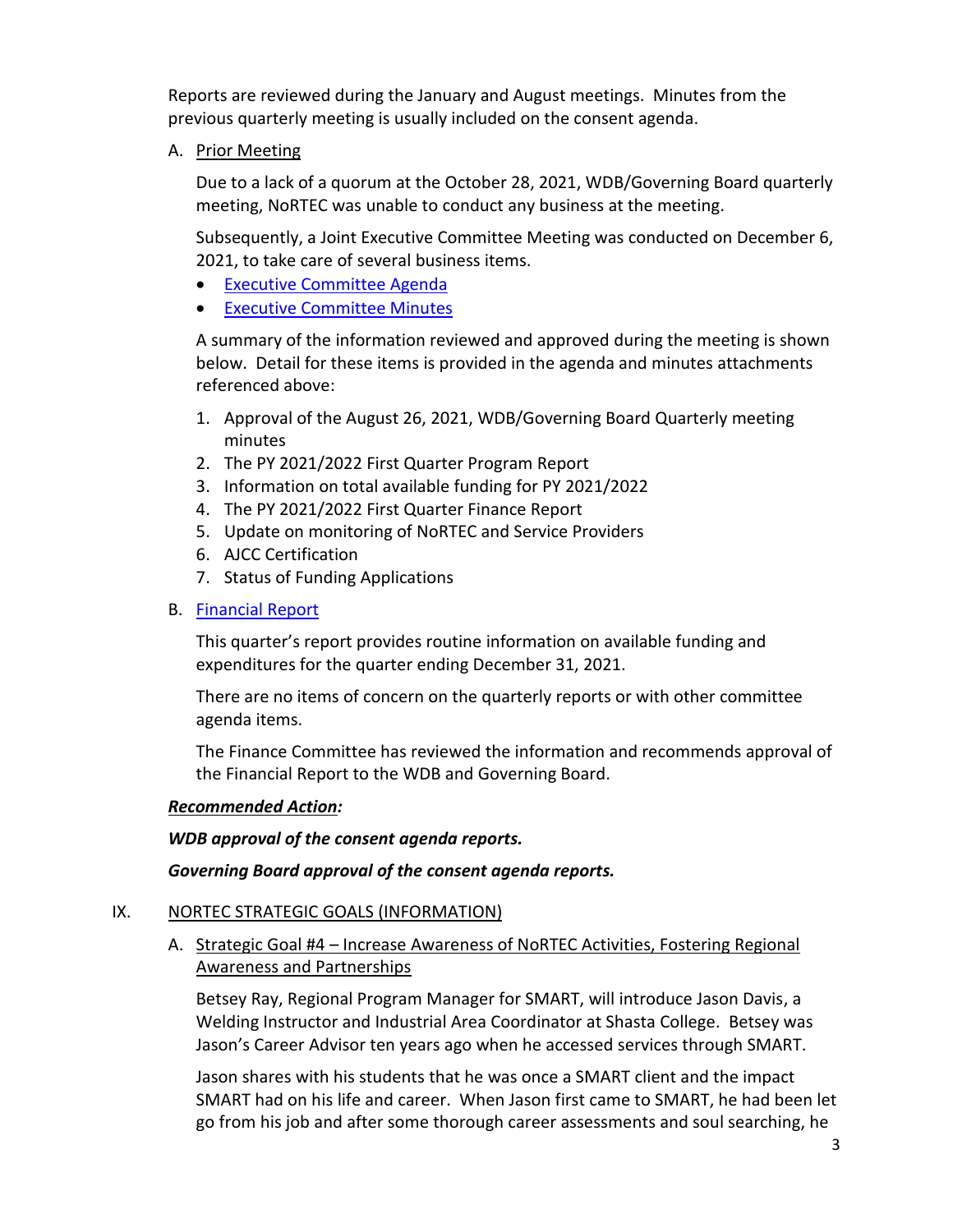decided to turn his love of welding into a career. SMART helped guide him, addressed his employment barriers, provided financial assistance for training, and cheered him on to success.

Ashley Perera is one of Jay's current students and she is also a SMART client. Ashley is excited about the career options that will be available after successfully completing Jay's welding class.

Both Jay and Ashley are looking forward to sharing their stories with the group.

# B. Strategic Goal #4 – Increase Awareness of NoRTEC Activities, Fostering Regional Awareness and Partnerships

Jeanne Spurr, CEO at Empower Tehama, will share how Empower Tehama and the Job Training Center have partnered over the last five years to help grow her organization using the OJT (on-the-job training) program. Empower Tehama is a local nonprofit that promotes healthy relationships and social changes in Tehama County through counseling, housing assistance, and education services.

### X. PY 2021/2022 FUNDING (INFORMATION)

NoRTEC currently has \$23,159,731 in available funds for the 2021/2022 program year. An additional \$1,200,000 for August Fire NDWG, \$800,000 for September Fire NDWG and \$8,481,000 for 2021 NDWG Wildfires may be allocated incrementally by the State. If all funds are allocated, NoRTEC will have \$33,640,731. This is an increase of \$2,175,842 over 2020/2021 Program Year funding.

| Project                                  | <b>PY</b><br>2021/2022<br><b>Funds</b><br><b>Available</b> | <b>Additional</b><br><b>Funds</b><br>Requested/<br><b>Pending</b><br><b>Allocation</b> | <b>Total</b> |
|------------------------------------------|------------------------------------------------------------|----------------------------------------------------------------------------------------|--------------|
| Adult                                    | \$3,062,049                                                | \$0                                                                                    | \$3,062,049  |
| Youth                                    | \$3,148,831                                                | \$0                                                                                    | \$3,148,831  |
| <b>Dislocated Worker</b>                 | \$2,440,431                                                | \$0                                                                                    | \$2,440,431  |
| Rapid Response                           | \$601,989                                                  | \$0                                                                                    | \$601,989    |
| Rapid Response - Layoff Aversion         | \$183,029                                                  | \$0                                                                                    | \$183,029    |
| CA Manufacturing (CMTC)                  | \$94,975                                                   | \$0                                                                                    | \$94,975     |
| Severe Storms 2019                       | \$833,560                                                  | \$0                                                                                    | \$833,560    |
| Carr Fire 2018                           | \$340,132                                                  | \$0                                                                                    | \$340,132    |
| Camp Fire Workforce Development          | \$3,660,739                                                | \$0                                                                                    | \$3,660,739  |
| Camp Fire Temporary Jobs                 | \$4,163,237                                                | \$0                                                                                    | \$4,163,237  |
| Prison to Employment Direct Services     | \$550,533                                                  | \$0                                                                                    | \$550,533    |
| Prison to Employment Supportive Services | \$824,006                                                  | \$0                                                                                    | \$824,006    |
| Slingshot 3.0 Regional Planning          | \$191,524                                                  | \$0                                                                                    | \$191,524    |
| Corona Temporary Jobs NDWG               | \$621,211                                                  | \$0                                                                                    | \$621,211    |
| <b>August Fire NDWG</b>                  | \$389,639                                                  | \$1,200,000                                                                            | \$1,589,639  |
| September Fire NDWG                      | \$500,000                                                  | \$800,000                                                                              | \$1,300,000  |
| <b>High Performing WDB</b>               | \$3,846                                                    | \$0                                                                                    | \$3,846      |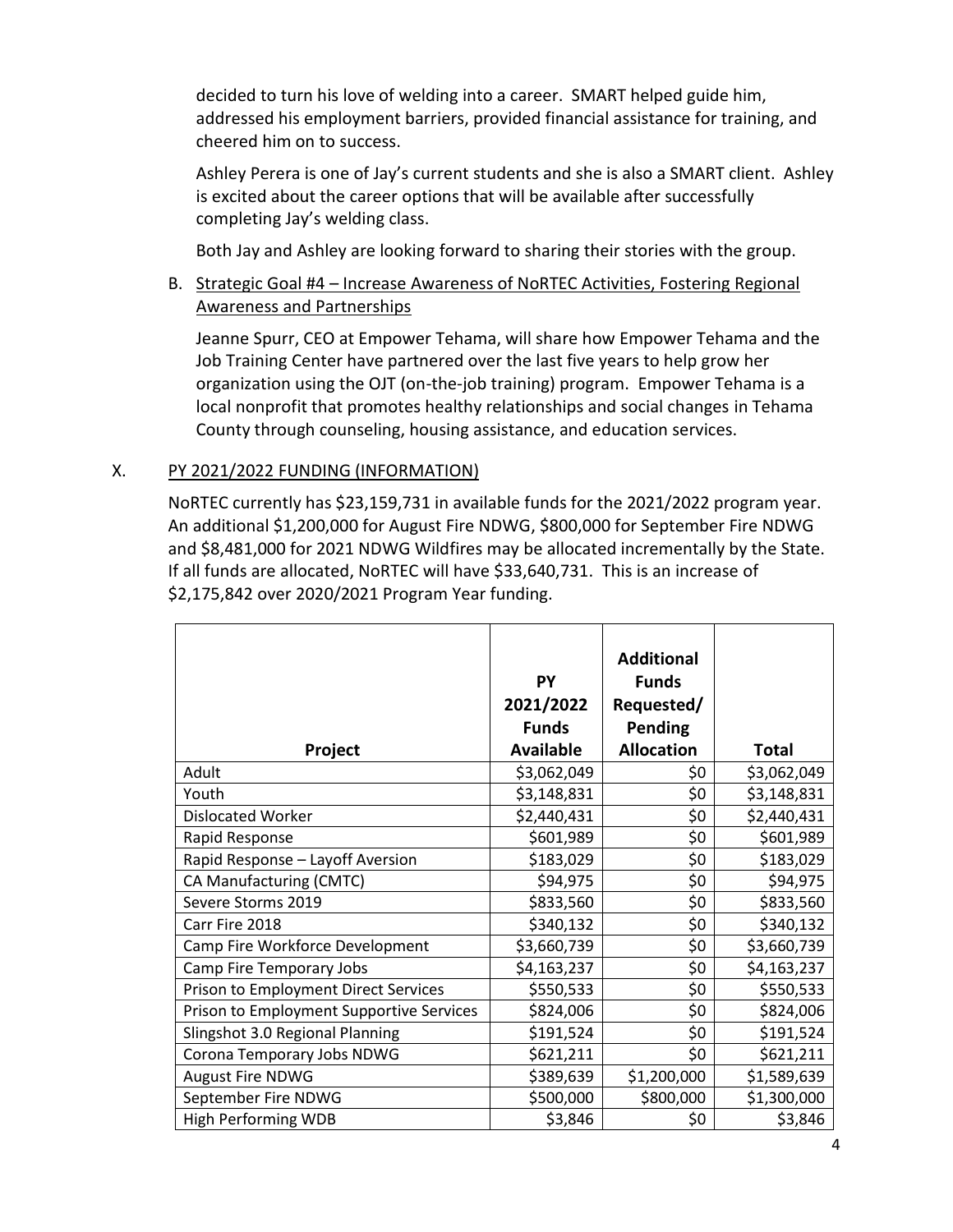| Slingshot 4.0             | \$300,000    | \$0          | \$300,000    |
|---------------------------|--------------|--------------|--------------|
| Susanville Prison Closure | \$750,000    | \$0          | \$750,000    |
| Dixie Fire AA             | \$500,000    | \$0          | \$500,000    |
| 2021 Wildfires NDWG       | \$0          | \$8,481,000  | \$8,481,000  |
| <b>TOTAL</b>              | \$23,159,731 | \$10,481,000 | \$33,640,731 |

### XI. PROGRAM REPORT (ACTION)

#### A. Program Monitoring

Site visits have been scheduled with NoRTEC's Service Providers in the month of March 2022. Results of the reviews will be shared with members at the April 2022 quarterly meeting.

### B. State/Federal Monitoring

NoRTEC recently received final monitoring reports from the State for the (1) MegaFire NDWG program, and (2) Regional Plan Implementation 3.0 program. There were no findings during either review.

A compliance review for NoRTEC's Adult and Dislocated Worker programs was conducted in mid-November by the State. The final report has not been received, but the monitor indicated there would be no findings.

### C. Universal Services, Client Enrollment, and Contract Performance

### 1. Universal Services Tracking: [Career Center Visits](https://www.ncen.org/images/documents/meetings/2021-2022/career-center-visits-123121.pdf)

The Workforce Innovation and Opportunities Act provides for "universal services" which means anyone who walks in the door may access basic services without enrolling in the WIOA program. This would include "self-services" such as job postings, labor market information, computer access, etc., that do not require much staff attention. NoRTEC's service providers track the total number of visits, as well as the number of unique visitors. The report contained in the link above shows the number of visits for the first two quarters of the 2021-2022 program year (July 1, 2021 – December 31, 2021). Our providers recorded 8,094 unique individuals accessing our services for the first six months of this program year. This number is lower than reported at this time during the last program year when the number of unique visitors was 8,585.

### 2. Job Seekers Enrolled in the WIOA Program: [Enrollments](https://www.ncen.org/images/documents/meetings/2021-2022/WIOA-enrollments-123121.pdf)

The number of individuals enrolled in each program in each county in the consortium can be accessed by clicking on the above link.

During the first six months of the 2021/2022 program year, 3,135 individuals have been enrolled in the Adult, Dislocated Worker, Youth, Severe Winter Storms NDWG, Carr Fire NDWG, Camp Fire NDWG, Camp Fire Additional Assistance, COVID Additional Assistance, COVID NDWG, and P2E (Prison to Employment) programs. Enrollment numbers are higher at this time in most of the counties than they were at this point in the last program year.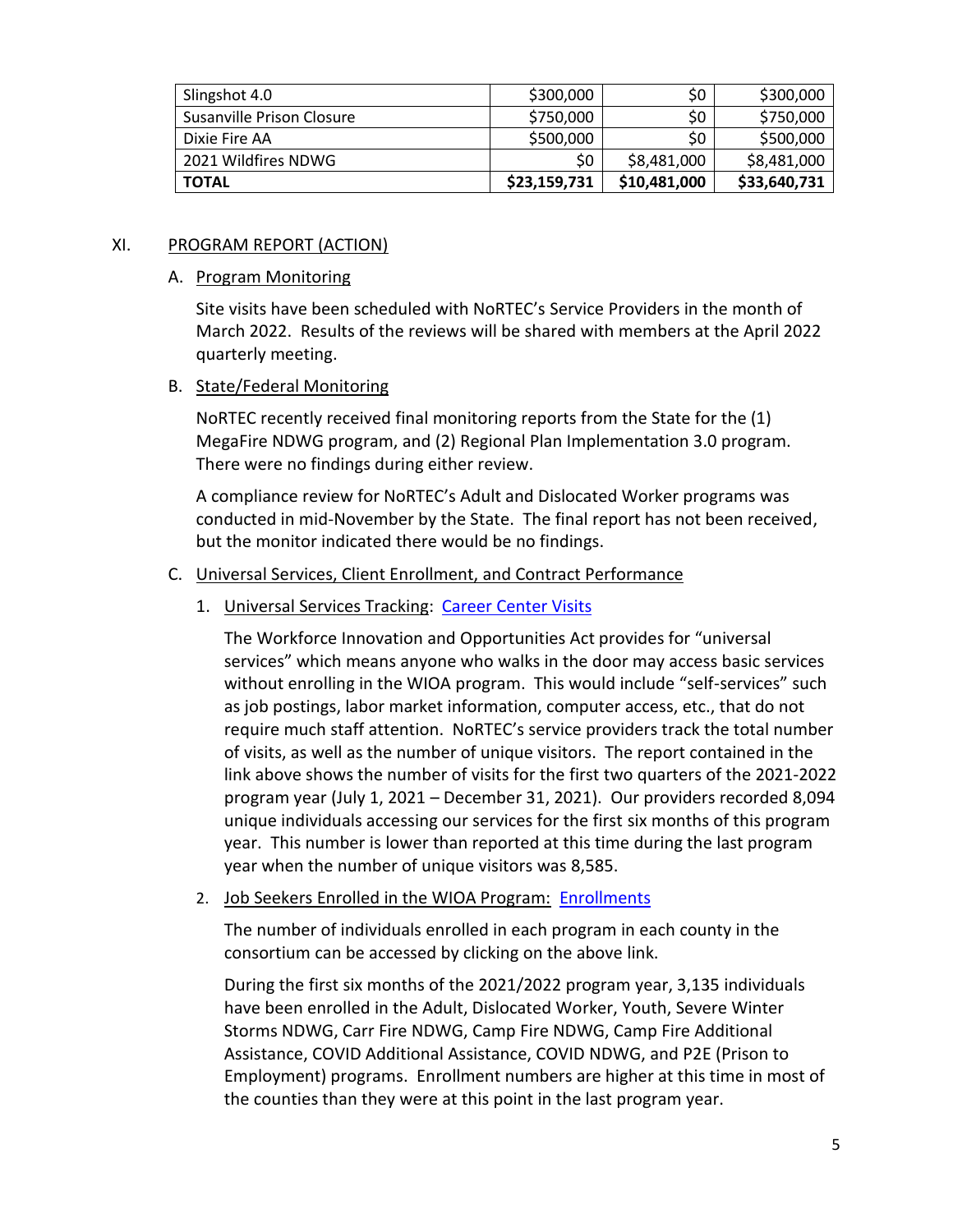- 3. WIOA Service Provider Contract Performance: [Adults, Dislocated Workers, and](https://www.ncen.org/images/documents/meetings/2021-2022/contract-performance-123121.pdf)  [Youth](https://www.ncen.org/images/documents/meetings/2021-2022/contract-performance-123121.pdf) 
	- a. Background and Final PY 2020/2021 Performance NoRTEC, like other workforce development boards throughout the State, completed performance negotiations prior to our January 2021 quarterly meeting. These negotiations are now heavily based on a Statistical Adjustment Model (SAM) that is a statistical regression model developed by the DOL (US Department of Labor). This model is used to predict, based upon the characteristics of participants served (e.g., number served with barriers to employment such as poor work history, lack of work experience, lack of educational or occupational skills attainment, dislocated from high-wage and high-benefit employment, low levels of literacy or English proficiency, disability status, homelessness, involvement with the justice system, welfare dependency), a level of performance workforce development boards should be attaining. This model is also supposed to adjust performance levels of actual economic conditions and takes into consideration labor market factors such as unemployment rates and job losses and/or gains in different industries.

Of the five performance standards that we are measured on in each of our three annual programs (Adult, Dislocated Worker, and Youth) the SAM is being utilized for:

- 1. Employment Rate in the 2nd Quarter After Exit
- 2. Median Earnings in the 2nd Quarter After Exit
- 3. Measureable Skills Gain (during the program year)

The remaining two standards (Employment Rate in the 4<sup>th</sup> Quarter After Exit and Credential Attainment by the  $4<sup>th</sup>$  Quarter After Exit) do not have enough historical data under WIOA, so the SAM will not be utilized to negotiate performance for these two goals until the next two-year cycle beginning in PY 2022.

The result for NoRTEC is negotiated performance goals for the three measures driven by the SAM are much higher than they have been since the inception of WIOA. Staff believe in a "normal" year, through the efforts of our local programs, these goals can be met. Currently, however, the pandemic is causing concern that these goals are higher than is reasonable. The DOL and the State claim that if economic conditions continue to decline, the adjustment made at the end of the program year, based on the SAM, will lower our goals.

Our program year ended on June 30, 2021, but due to lags inherent in the system with respect to obtaining data on participants for 6-12 months after they leave the WIOA program, the State indicated we would not receive final performance information (both calculated goals based upon actual data and performance data itself) until the end of the 2021 calendar year (December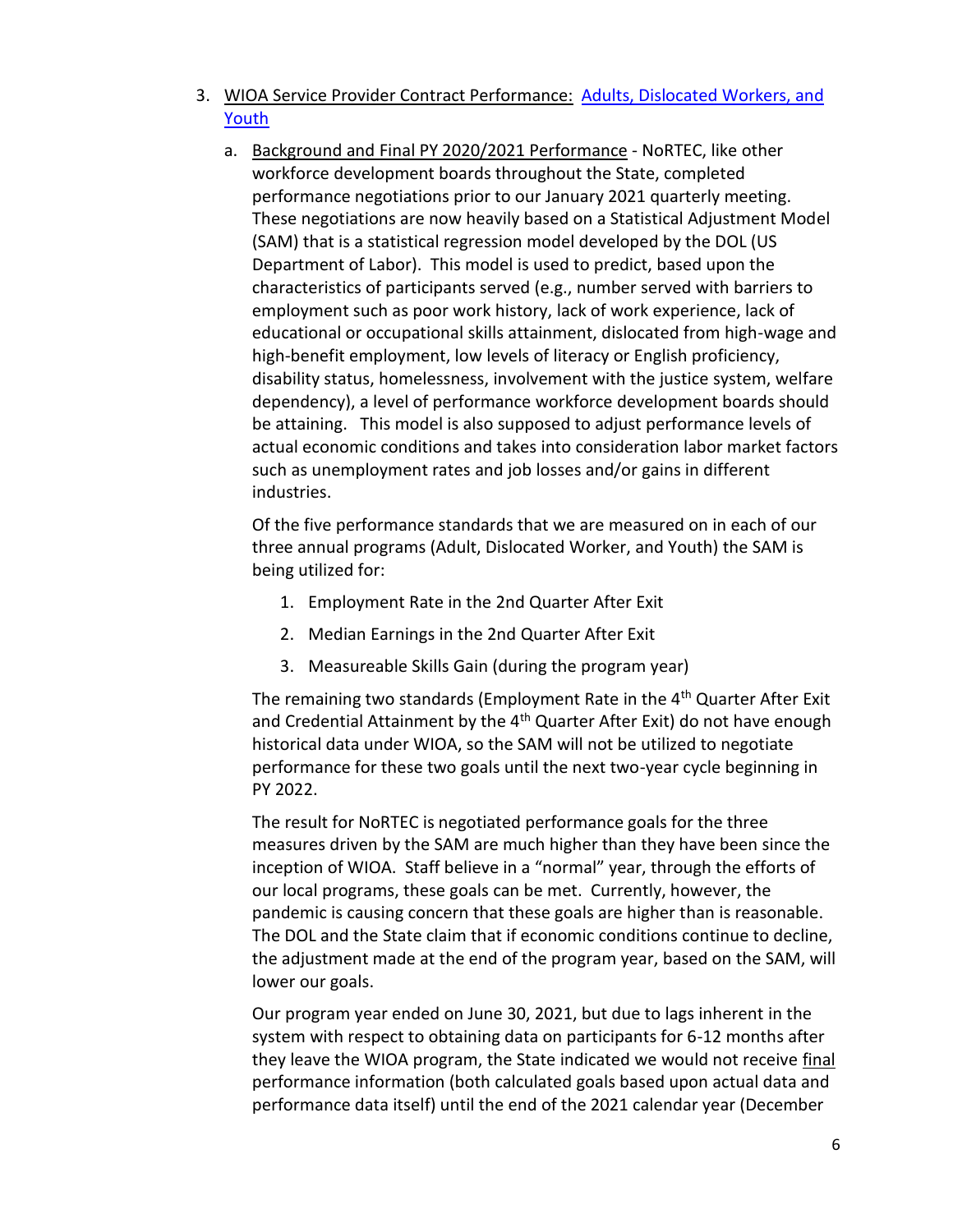31, 2021). Last week, the State sent out a notification that they have "questions" for the Department of Labor about the SAM regression model and data and until those questions have been answered, we will not receive our final performance information for last program year. It is unlikely we will receive this information until after March 1. Staff believe NoRTEC met all of its goals, but we have no way of knowing for sure until final performance information is received.

4. PY 2021/2022 Second Quarter Performance - Reported performance for the first two quarters of the program year may be accessed here: **Adults, Dislocated** [Workers, and Youth](https://www.ncen.org/images/documents/meetings/2021-2022/contract-performance-123121.pdf) 

As is normally the case, performance in the Measurable Skills Gain in all three programs (Adult, Dislocated Worker, and Youth) is mostly lower than the goal for NoRTEC and the Service Providers. This is because when a participant starts an activity that triggers inclusion in the denominator, it may be months before the activity(ies) are completed. NoRTEC does not worry too much about this performance measure until the third quarter of the program year.

NoRTEC is meeting four of the five standards in the Adult program, three of the five standards in the Dislocated Worker program, and three of the five standards in the Youth program. Individual performance for each of the Service Providers may be accessed in the above attachment.

NoRTEC staff monitor performance on a quarterly basis, but requests for corrective action are not issued until after the second quarter. Staff do not believe this is any immediate cause for concern.

#### D. Customer Satisfaction Survey: [Results](https://www.ncen.org/images/documents/meetings/2021-2022/customer-satisfaction-123121.pdf)

In addition to monitoring performance, NoRTEC wants to ensure the needs of our clients are met in a helpful and professional manner. To that end, NoRTEC has created a survey to measure the "satisfaction" of customers accessing our centers.

Walk-In clients fill out surveys at the AJCCs, either directly on-line or through paper surveys. Of the more than 750 responses we received, the results were overwhelmingly positive.

This program year, service provider staff have been collecting responses from Employers and Enrolled individuals in order to increase response rates. The numbers in both categories are small (less than 200 responses NoRTEC-wide), but survey results are very positive.

### E. Plant Closure Update: [Closures/Layoffs](https://www.ncen.org/images/documents/meetings/2021-2022/plant-closures-123121.pdf)

From July 1, 2021, to December 31, 2021, 123 employers have laid off 948 employees.

NoRTEC Service Providers are providing rapid response and dislocated worker services as needed.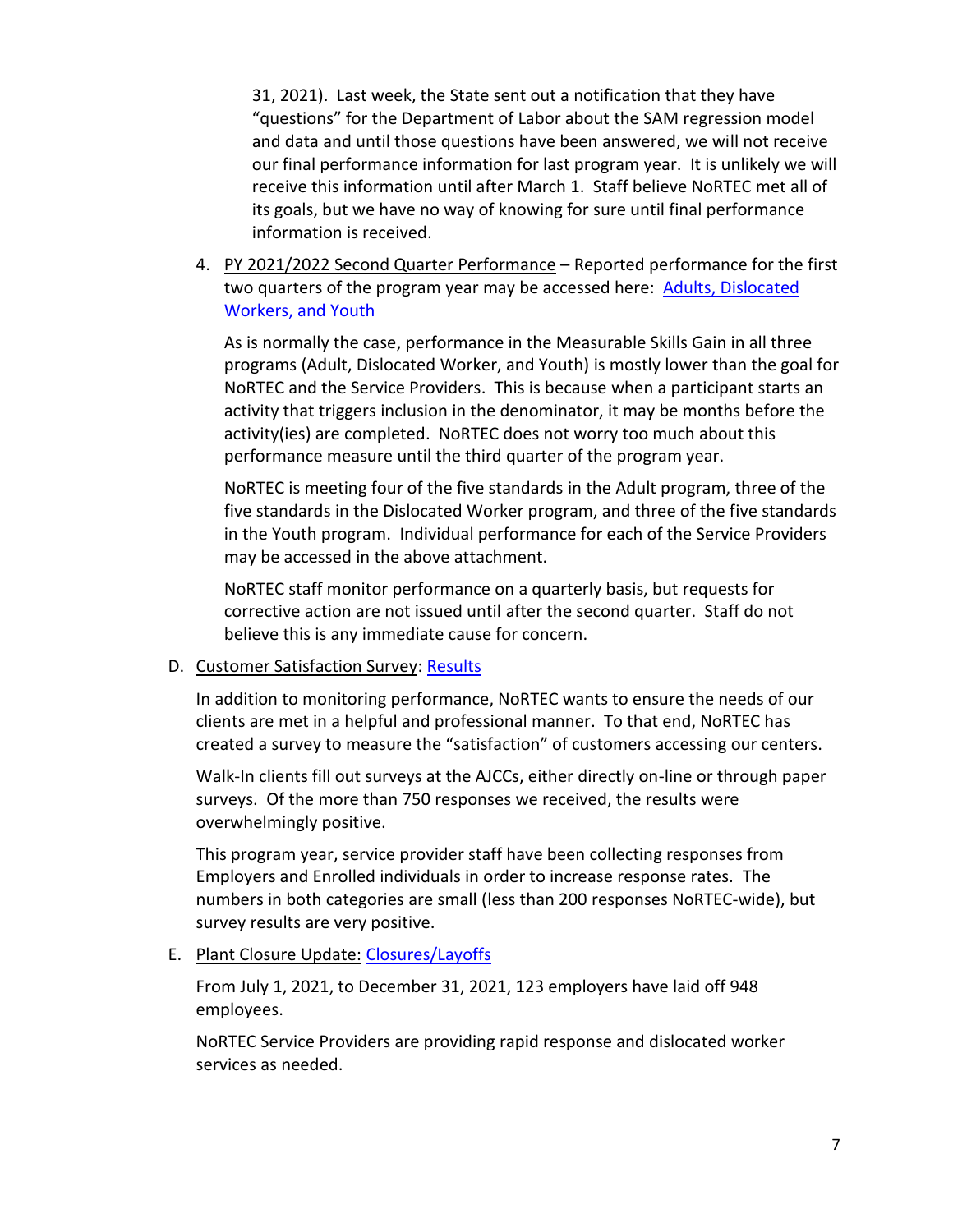## F. Employer Services: NoRTEC [Employer Services Report](https://www.ncen.org/images/documents/meetings/2021-2022/employer-services-123121.pdf)

During the first two quarters of the PY 2021/2022 program year, 1,267 employers throughout the consortium accessed over 14,000 discrete services.

G. Headline Program Reports (Information)

Members are encouraged to read the Community Coordinator Reports. These reports are prepared to inform interested members of the events and happenings in their respective counties. These reports are also full of job seeker success stories. Please take a moment to review these success stories. Our Service Providers have helped many individuals make important changes in their lives!

Following are links for the reports received for the period ending December 31, 2021:

[Alliance for Workforce Development \(Butte County\)](https://afwd.org/wp-content/uploads/ccr/CCR-Butte/butte_q4_21.pdf) [Del Norte Workforce Center \(Del Norte County\)](https://www.thesmartcenter.biz/sites/thesmartcenter.biz/files/2022-01/DEC%202021%20CC%20report%20del%20Norte.pdf) [Alliance for Workforce Development \(Lassen County\)](https://afwd.org/wp-content/uploads/ccr/CCR-Lassen/lassen_q4_21.pdf) [Alliance for Workforce Development \(Modoc County\)](https://afwd.org/wp-content/uploads/ccr/CCR-Modoc/modoc_q4_21.pdf) [Alliance for Workforce Development \(Nevada County\)](https://afwd.org/wp-content/uploads/ccr/CCR-Nevada/nevada_q4_21.pdf) [Alliance for Workforce Development \(Plumas County\)](https://afwd.org/wp-content/uploads/ccr/CCR-Plumas/plumas_q4_21.pdf) [Smart Workforce Center \(Shasta County\)](https://www.thesmartcenter.biz/sites/thesmartcenter.biz/files/2022-01/DEC%202021%20CC%20report%20shasta.pdf) [Alliance for Workforce Development \(Sierra County\)](https://afwd.org/wp-content/uploads/ccr/CCR-Sierra/sierra_q4_21.pdf) [Smart Workforce Center](https://www.thesmartcenter.biz/sites/thesmartcenter.biz/files/2022-01/DEC%202021%20CC%20report%20siskiyou.pdf) (Siskiyou County) [Job Training Center \(Tehama County\)](https://www.jobtrainingcenter.org/wp-content/uploads/2022/01/October-December-2021.pdf) Smart Workforce [Center \(Trinity County\)](https://www.thesmartcenter.biz/sites/thesmartcenter.biz/files/2022-01/DEC%202021%20CC%20report%20trinity.pdf)

H. Staff Training

NoRTEC's Director of Program Administration (Andrea Campos) and One-Stop Operator (Racy Ming) have put together a consortium-wide Equity and Access Working Group with a goal of sharing best practices for serving our rural communities and expanding outreach to in-need communities/populations. This workgroup meets every other month and is attended by at least one representative from each of NoRTEC's 12 AJCCs.

This information has been reviewed and approved by the Program Committee.

### *Recommended Action:*

#### *WDB approval of the second quarter Program Report*

### *Governing Board approval of the second quarter Program Report.*

#### XII. MODIFICATION TO THE NORTEC WDB/LEO WORKING AGREEMENT (ACTION)

The most current WDB/LEO Agreement, which outlines how the WDB and Governing Board (the Governing Board is the LE /Local Elected Official) will carry out business under the WIOA (Workforce Innovation and Opportunity Act) must be modified to address some changes required by Title 20 Code of Federal Regulations (CFR), section 679.310(g)(4)(5).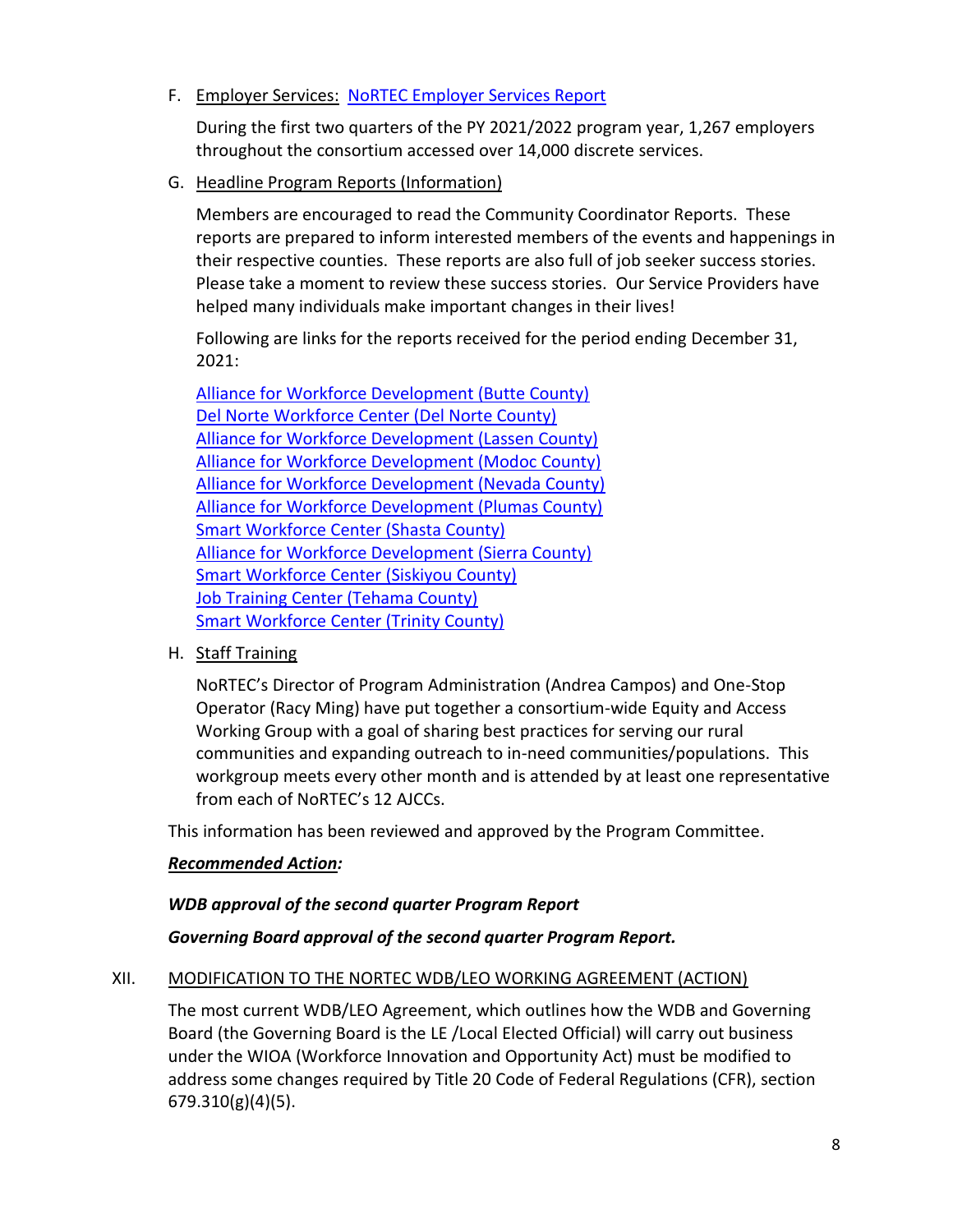- 1. Section  $679.310(g)(4)$  requires the WDB/LEO Agreement to outline how the WDB members will utilize a proxy or alternative designee process if such a member is unable to attend a meeting. Staff recommend that the WDB opt out of developing such a process due to the following:
	- Alternative designees must be vetted to ensure that the proxy has demonstrated experience and expertise and meets the same qualifications as the member they are filling in for;
	- WIOA is an extremely complex program and the learning curve for new members is steep; a proxy would have a difficult time voting on business if they have no prior experience with WIOA.
	- NoRTEC is now planning on holding meetings with an option for virtual attendance so it will be less difficult to ensure we have a quorum at our quarterly meetings.
- 2. Section 679.310(g)(5) requires the WDB/LEO Agreement to address how technology will be utilized to promote WDB member participation. As the members have directed staff to continue to hold meetings with a virtual attendance option, this promotes participation for those that are unable to attend in person.

Following are the proposed changes to the current WDB/LEO Agreement. Proposed changes appear in red. Items 1 and 2 above are addressed in items C and D under SECTION NINE: MEETINGS on page 4 of the document.

Members should also note the deletion of the development of a Business Service Committee on page 5 of the document has been deleted as this was a WIA (Workforce Investment Act) requirement and did not carry over into WIOA (Workforce Innovation and Opportunity Act).

• [Proposed WDB/LEO Working Agreement](https://www.ncen.org/images/documents/meetings/2021-2022/Draft-WDB-LEO-AGREEMENT.pdf)

# *Recommended Action:*

*WDB approval of the WDB/LEO Working Agreement changes as presented or as modified at the meeting.*

*Governing Board approval of the WDB/LEO Working Agreement changes as presented or as modified at the meeting.*

## XIII. STATUS OF FUNDING APPLICATIONS (INFORMATION/ACTION)

A. Prior Approval

NoRTEC staff completed a NDWG (National Dislocated Worker Grant) application to mitigate damage from the Dixie, Monument, and McFarland fires (the name of the project is Wildfires 2021 NDWG). Temporary job creation funding was requested (utilized to put people to work cleaning up after a natural disaster) along with workforce development funding (utilized to train and place individuals in permanent jobs).

The application was submitted during the first week of November with a requested start date of February 1, 2022. The total requested amount was \$8,481,000.